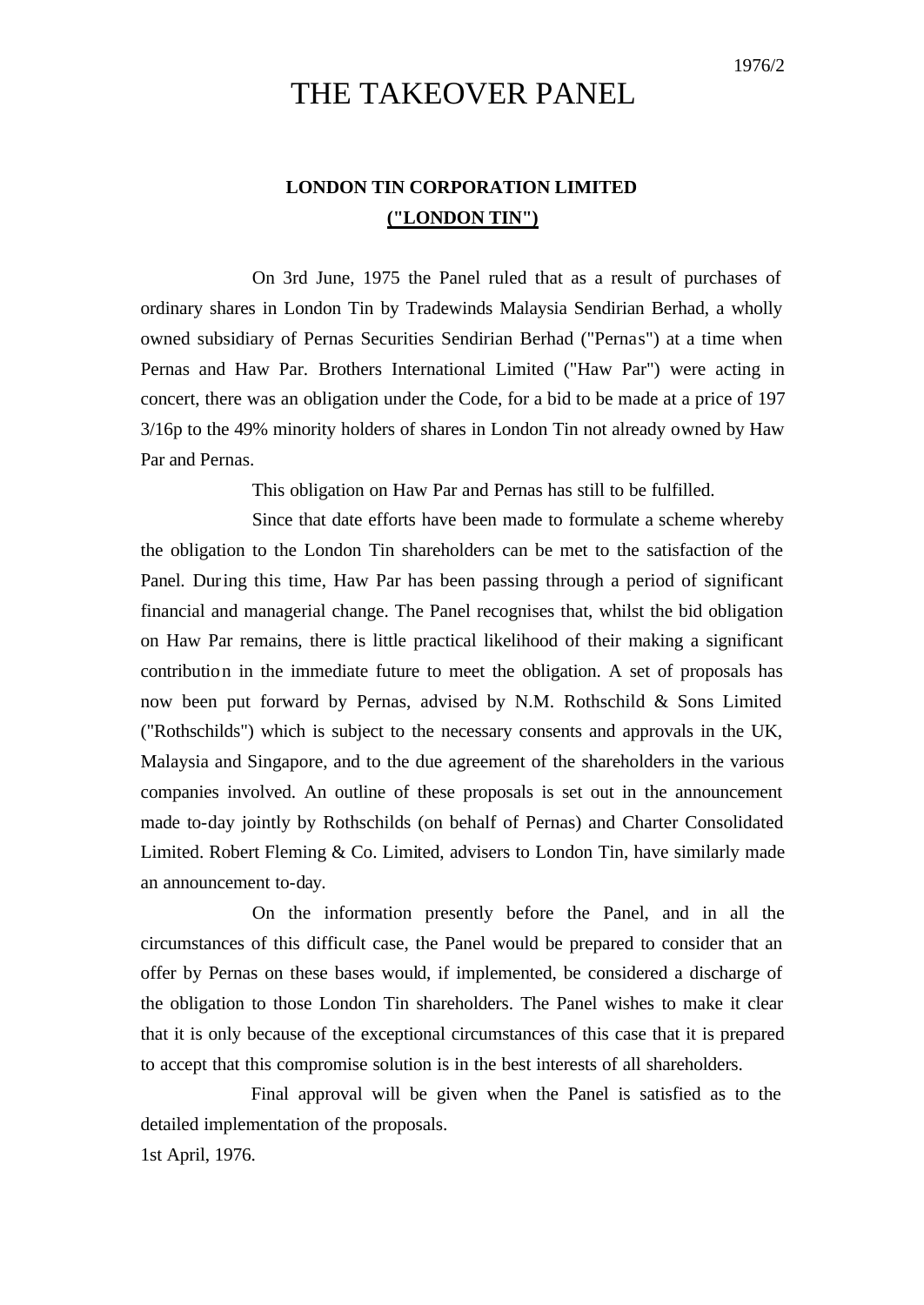# Robert Fleming & Co Limited

8 Crosby Square, London EC3A 6AN Telephone: 01-283 2400

Press Release

For Release - 9.30.a.m. on 1st April, 1976

#### **LONDON TIN CORPORATION LIMITED**

The Board of London Tin Corporation Limited and its advisers Robert Fleming & Co. Limited have considered the announcement by N.M. Rothschild  $\&$ Sons Limited, on behalf of Pernas Securities Sendirian Berhad ("Pernas"), and Charter Consolidated Limited, consequent upon the statement by the full Panel on Takeovers and Mergers of the 1st April, 1976. London Tin and its advisers are continuing to co-operate with Pernas and its advisers in negotiations with the various authorities involved in order that detailed proposals can be formulated and submitted to shareholders for their approval. Such proposals will, of course, have due regard to the rights and interests of the employees of the London Tin Group. Shareholders of London Tin will be informed of developments at the earliest opportunity.

**End**.

Enquiries :-

Robert Fleming & Co. Limited B.H. Lewis 01-283 2400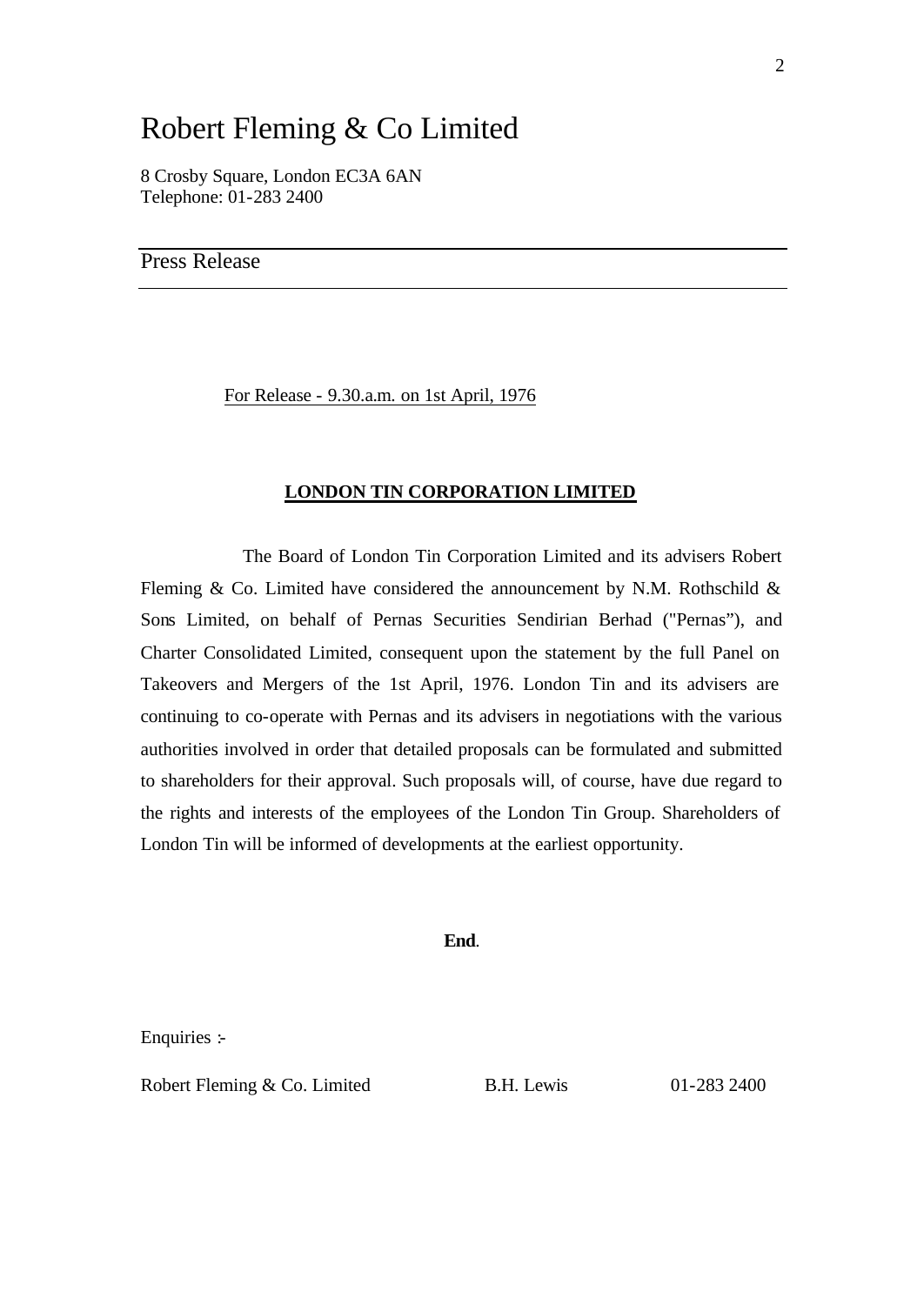### **PERNAS SECURITIES SENDIRIAN BERHAD AND LONDON TIN CORPORATION LIMITED**

In June, 1975 the Panel on Take-overs and Mergers ruled that an obligation had been incurred by Pernas Securities Sendirian Berhad ("Pernas") and Haw Par Brothers International Limited ("Haw Par") who, together own 51 per cent. of the share capital of London Tin to make an offer to the holders of the remaining 49 per cent. of the share capital of London Tin at a price of 197<sup>3</sup>/16p per share. This followed certain purchases in London by a subsidiary of Pernas at a time when Pernas and Haw Par were acting in concert.

It is announced, with the consent of the Take-over Panel, which has today issued a separate statement, that as a result of negotiations which have taken place during the last eight months, proposals have now been formulated which, if implemented, would result in a Malaysian company associated with Pernas making an offer for the London Tin shares not already owned by Pernas and its subsidiaries. If the appropriate Exchange Control permissions are forthcoming, investment currency would become available to qualifying shareholders to a value approximating to that of the mandatory bid. In those circumstances, a London Tin shareholder who qualifies for investment currency and accepts the offer would be subject to the normal surrender rules, should he wish to dispose of the investment currency for sterling.

As part of these arrangements Pernas and Charter Consolidated Limited ("Charter") intend at the appropriate time effectively to merge their tin mining interests by placing them in a new Malaysian company for which a quotation is